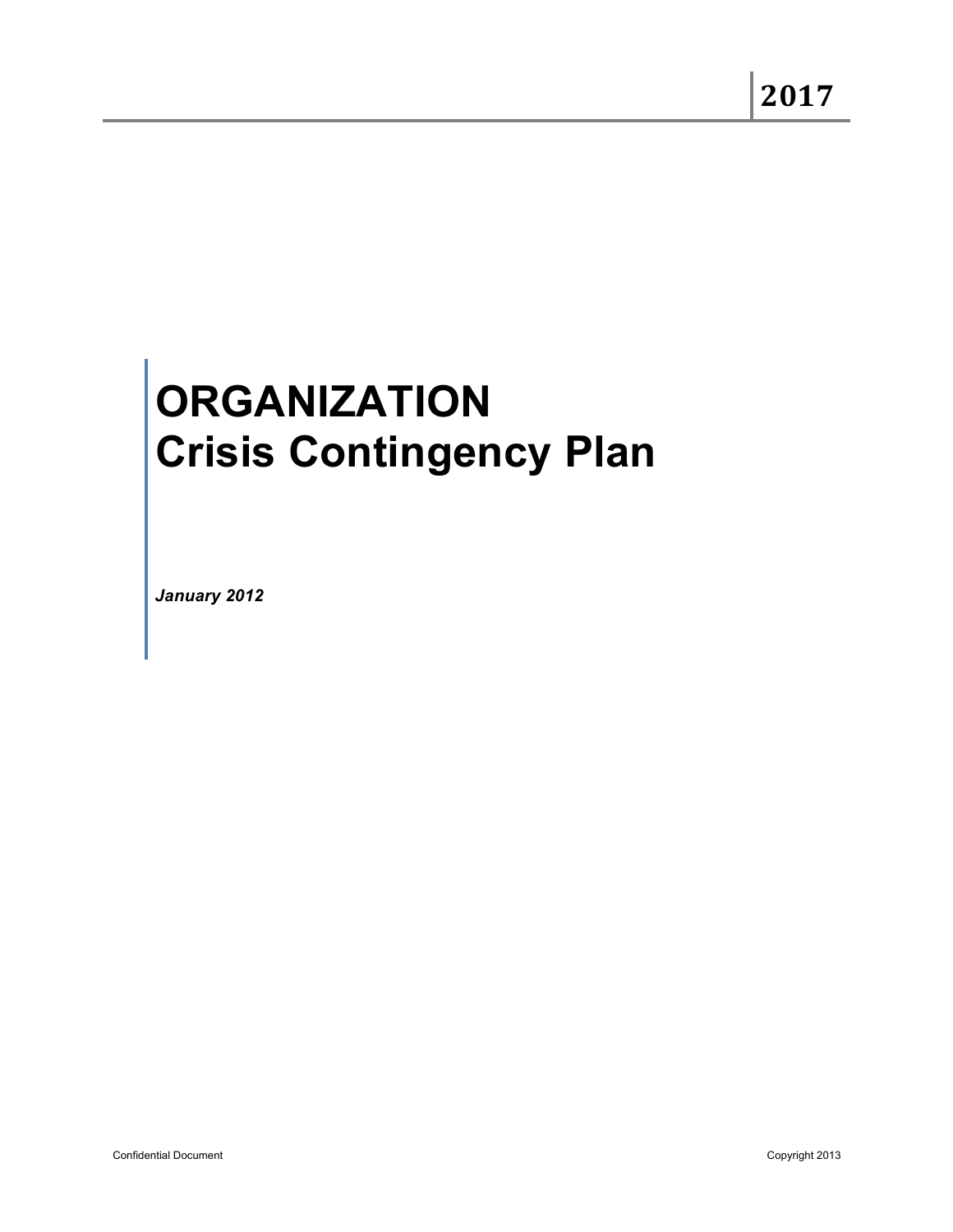## Introduction

How organizations respond through communication channels in the event of a crisis can have a significant impact on their business. In today's digital world, news breaks at lightning speed, and the ability to respond quickly in a crisis is crucial. Bad news spreads faster than ever before via Twitter, Facebook, and blogs, so it is crucial to monitor all relevant user-generated media, and not just the mainstream media. When responding to a crisis, speed is of the essence – an organization may need to react fast, in a matter of days, not hours. That is why it is important to have the streamlined approach outlined in this plan and a dedicated, trained crisis communications team in place.

It does not take long for a crisis to gain full force. In the first six hours alone, bad news can be spread through micromedia such as Twitter, the online sites of mainstream media outlets, and the relevant industry chat rooms, forums, communities and blogs. Within 12 hours – just  $\frac{1}{2}$  of one day – sharing tools such as Digg, Flickr, Facebook, and YouTube can give a crisis a life of its own. By the end of the first day, the crisis can literally be spread around the world through those tools as well as search engines and news portals such as Bing, Google and Yahoo! News.

However, many organizations still try to take a command and control approach to communication channels. Not only can that result in significant delays in being able to engage online in the conversation during a crisis, it can also lead to organizations trying to hide the truth or sugarcoat the crisis.

The cost of entry to online communication is low – detractors only need a computer and access to the Internet to engage even the largest organization – so hypertransparency when using online and social media channels is not only desired, it is expected. Organizations can no longer assume that they can hide information. Anybody – a disgruntled employee, a partner, an industry pundit – has the power today to expose what were once considered private conversations.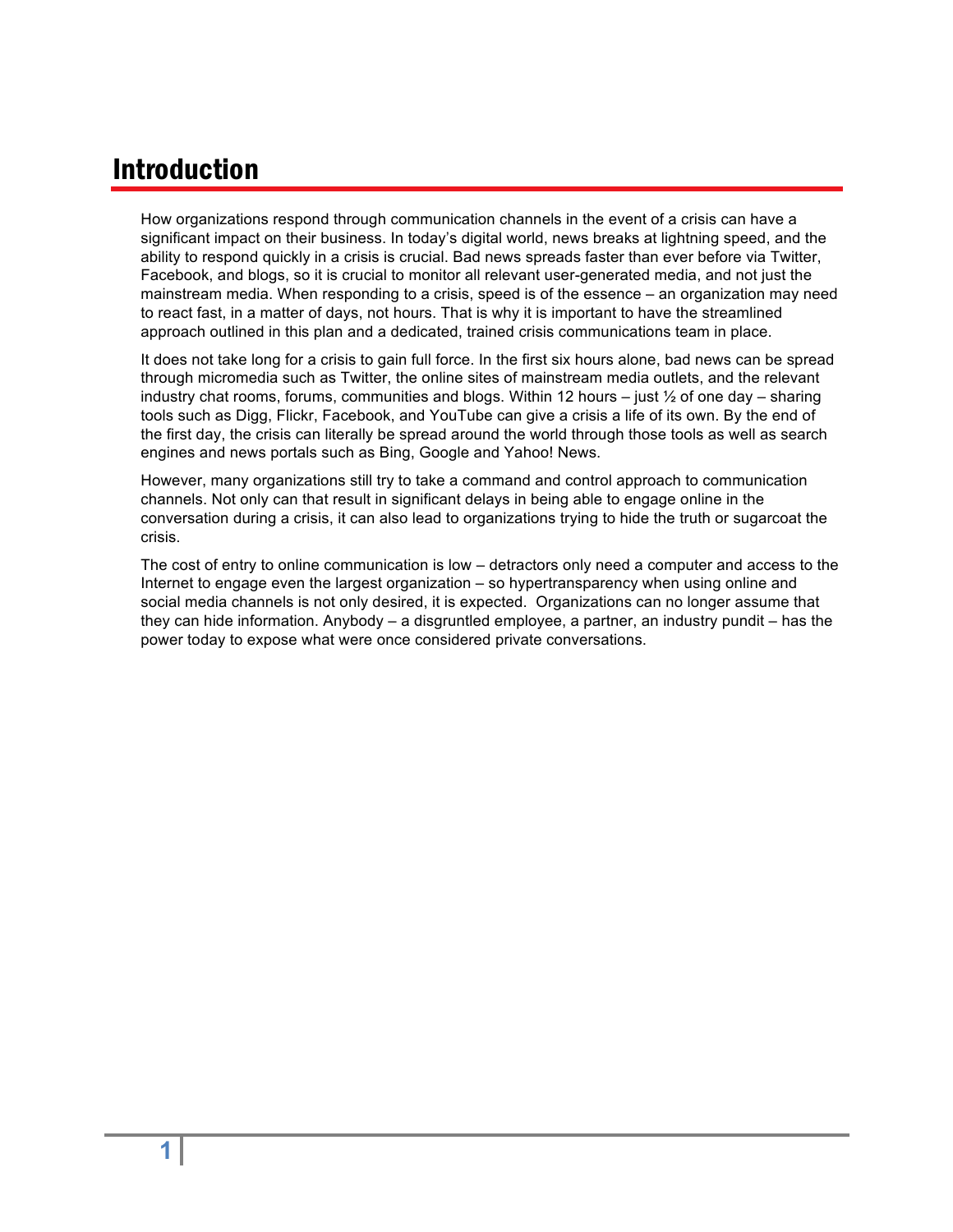## Planning for a Crisis to Avert Disaster

The time to plan for a crisis is not when it hits, but long before it hits. ORGANIZATION's contingency plan is designed to help us communicate internally and externally with clear, succinct direction in a timely manner to minimize confusion and maintain confidence whatever crisis may occur.

It's not possible to predict the exact crisis we will face, but here are some of the scenarios we want to be prepared to address:

- Facility or infrastructure issue
- Product, service or business failure
- Staff departures, successions
- Bad news (reputation hit)

Major news at major partner, which could create concern for customer (such as HP changing CEOs or SUN acquisition)

Many of the above situations are challenges to our business but may not necessitate a rapid response OR ANY response from ORGANIZATION. The following criterion should be used to assess whether a true crisis exists for ORGANIZATION and a rapid response is required:

#### **Ordinary and customary business challenges involve:**

- Early warnings
- Sufficient time to develop strategies
- No immediate harm or disruption to business

#### **Crises involve:**

- An imminent threat to "business as usual"
- An imminent threat to the organization
- Media attention  $-$  either immediate or potential
- Possible harm to individuals or property

Assuming a true crisis exists, this plan identifies key members of the rapid response communications team, the expected communications flow for three potential scenarios, and the platforms that will be used to reach all influencers.

To streamline the response development time for any situation that may arise, crisis messaging to internal audiences should follow this template:

• (ENGAGE w/WHY) Tell people the impact the situation has had on their particular business operations.

- (ELABORATE the WHAT) Describe what happened with concise language.
- (EDUCATE w/HOW) Explain to people how they should respond to the situation.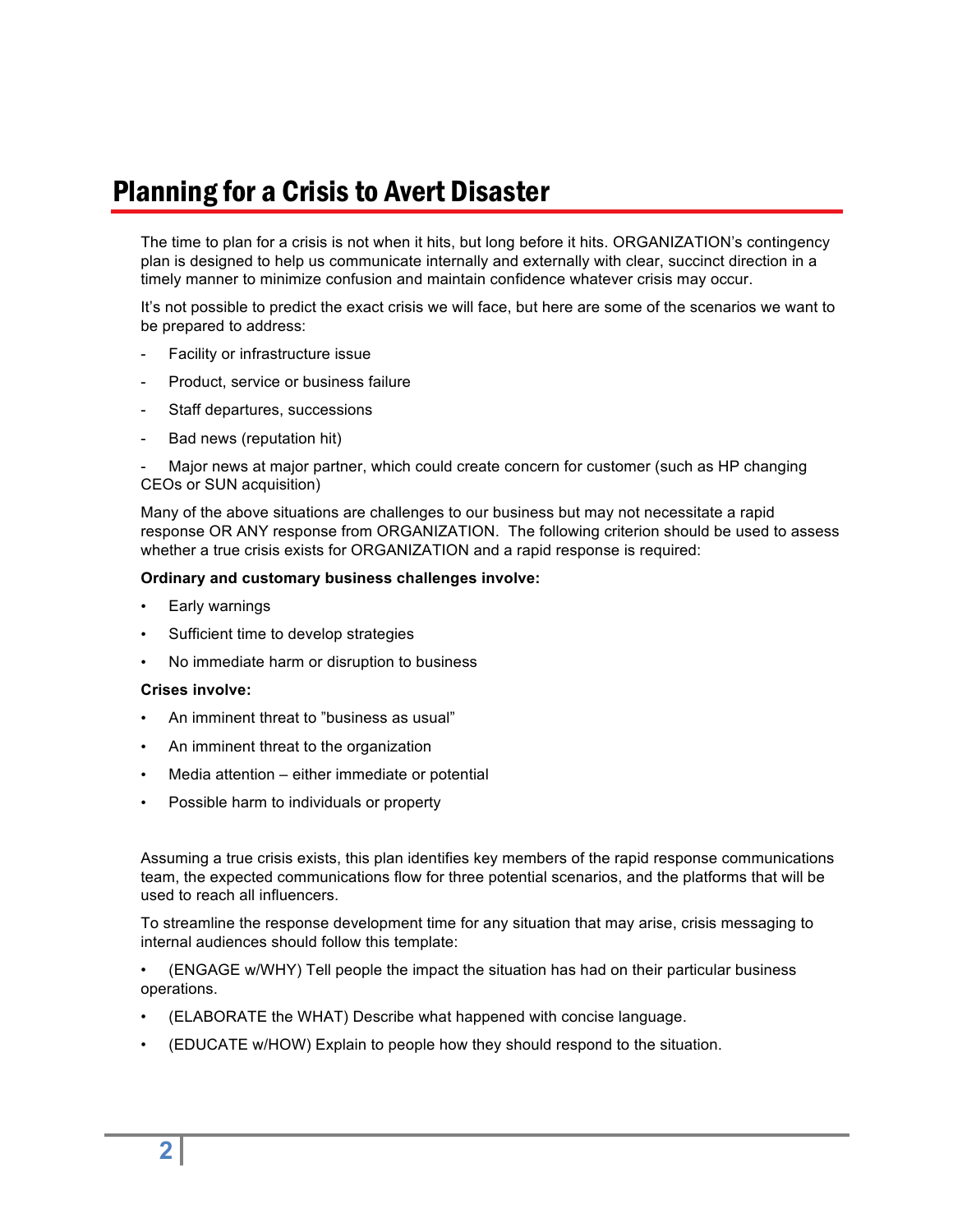## Roles and Responsibilities

Deploying the plan requires an understanding of stakeholder roles and responsibilities. In crisis situations, members of the ORGANIZATION play these roles:

- **Field Personnel** Any ORGANIZATION employee in a corporate office, monitoring the Web or working in the field is responsible for vigilance and diligence, watching for any form of the three basic crisis situations:
	- o Facility or Infrastructure Failure
	- o Product, Service or Business Failure
	- o Negative Publicity of Any Type

Once a crisis situation is observed, employees report the situation to Corporate Communications. Employees in this role should err on the side of caution in their role; raise any issue to the Communicator on Call that seems out of the ordinary or potentially problematic.

- **Executive Spokespeople**  The following individuals have been trained to handle media inquiries, and are approved as spokespeople for ORGANIZATION:
	- o Name,
		- TITLE, Phone, Email
- **Web of Communicators** The internal Web of Communicators represent their respective departments in regular team meetings and in crisis situations. Members of the Web contribute their respective functional expertise and business experience to developing communication plans in crisis situations, but also facilitate a measured response by working with and through their respective groups to ensure the crisp execution of plans. Recommended members of this team should come from:
	- o Senior Leadership Team (all senior-level officers)
	- o Corporate Counsel
	- o Human Resources
	- o Marketing
	- o Sales
	- o Information Technology
	- o Facilities
	- o PR Firm

Members of this Web of Communicators team will also fill specific roles, such as:

- o **Communicator on Call**  This member of the Web of Communicators serves according to a revolving schedule. During his or her tour of duty, the Communicator on Call remains vigilant for alerts from Field Personnel about possible crisis situations. The member on call exercises discretion in judging alerts from the field and is responsible for calling emergency meetings of the Web of Communicators. The head of Corporate Communications typically serves as the primary on-call communicator.
- o **Manager of Corporate Communications Infrastructure**  The Manager of Corporate Communications typically manages the communications infrastructure, maintaining lists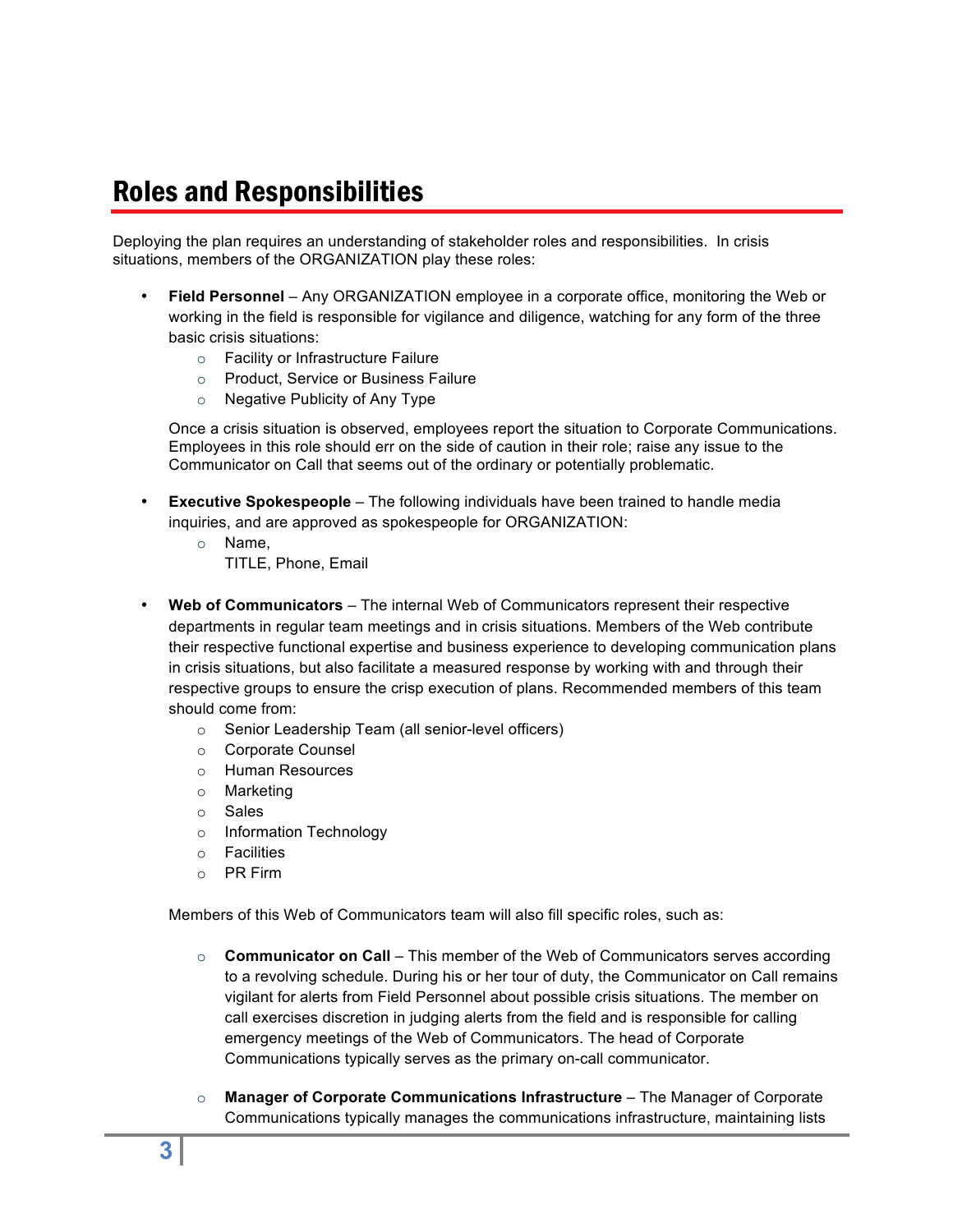of spokespeople and the Web of Internal stakeholders. This list should include dial-in numbers, URLs, IDs, passwords for all email, voicemail, conferencing or Web platforms that may be used for internal and external communications in the time of a crisis. The Manager of the Communications Infrastructure takes responsibility for ensuring the Communications Infrastructure is up-to-date and functioning at all times. (Incident management card…)

- o **Manager of Employee, Client and Partner Networks**  The managers of employee, client and partner networks are responsible for maintaining current lists and communications platforms to disseminate crisis communications to employees, client liaisons and partners during a time of crisis. Lists should include dial-in numbers, URLs, IDs and passwords for all email, voicemail, conferencing or Web platforms that may be used for communications with these groups.
- o **Manager of Social Networks** The manager of social networks is responsible for maintaining current lists and communications platforms (Twitter, Facebook, Google+, LinkedIn, etc.) to communicate via social channels and with social media influencers.
- o **PR Firm**  ORGANIZATION's PR firm is responsible for communicating with ORGANIZATION's media or analyst influencers in a crisis situation. The firm also is responsible for monitoring the news flow through these influencers and identifying possible crisis situations – particularly in the realm of negative publicity. The PR Firm consults with the Manager of Corporate Communications on matters of crisis communications strategy, messaging and execution.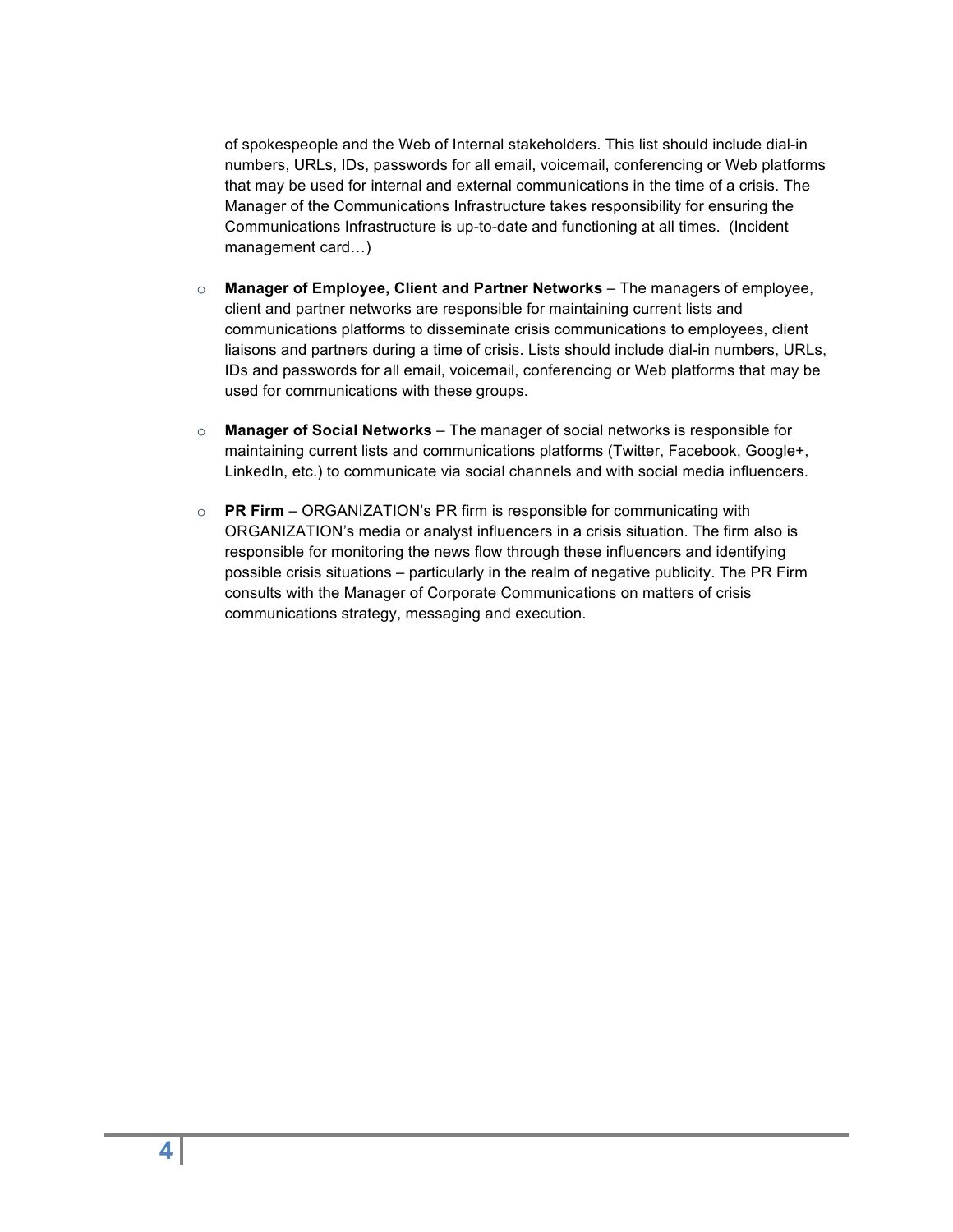## Scenario 1: Facility or Infrastructure Failure

## Communication Flow:

- 1. Affected ORGANIZATION's Facility to Corporate Communications
- 2. Corporate Communications to:
	- o PR firm with instruction message
	- o ORGANIZATION's Web of Communicators with notification message
	- o All ORGANIZATION's employees (AMs) with notification message
	- o All ORGANIZATION's AMs with notification message
	- o ORGANIZATION's client and partner contacts with notification message
	- o Conference bridge for Web of Communicators
	- o ORGANIZATION's internal comm network with instruction message
	- o ORGANIZATION's AMs with instruction message
	- o ORGANIZATION's client liaisons with instruction message
	- o Managers of client, partner and social networks to inquiring influencers

#### Communication Platforms:

- ORGANIZATION's internal communications
	- o Voice messaging system
	- o Text message by e-mail
	- o Text bulletin on Intranet home page
	- o Text bulletin on Web site home page
	- o Web of Communicators (established bridge line)
- ORGANIZATION's AMs, partners and client liaisons
	- o TBD by sales, partner and client care organization
- Web of Influencers (monitored & maintained by Corporate Communications or Social Media Manager with PR Firm)
	- o Media
	- o Analysts
	- o Social Networks

#### Notification Message -Template

"ORGANIZATION \_\_\_\_\_\_\_\_\_ has experienced a \_\_\_\_\_\_\_\_\_\_\_. Our rapid response team has been notified and is investigating and evaluating the issue. We will provide more information, including what actions you may take to manage the situation, within 24 hours of this message. Thank you for your patience as we work to ensure our employees, clients and partners receive the support they have come to expect from ORGANIZATION."

Instruction Message – Template

- (ENGAGE w/ WHY) Tell people the impact the situation has on their particular business operations.
- (ELABORATE the WHAT) Describe to people what happened with concise language.
- (EDUCATE w/ HOW) Explain to people how they should respond to the situation.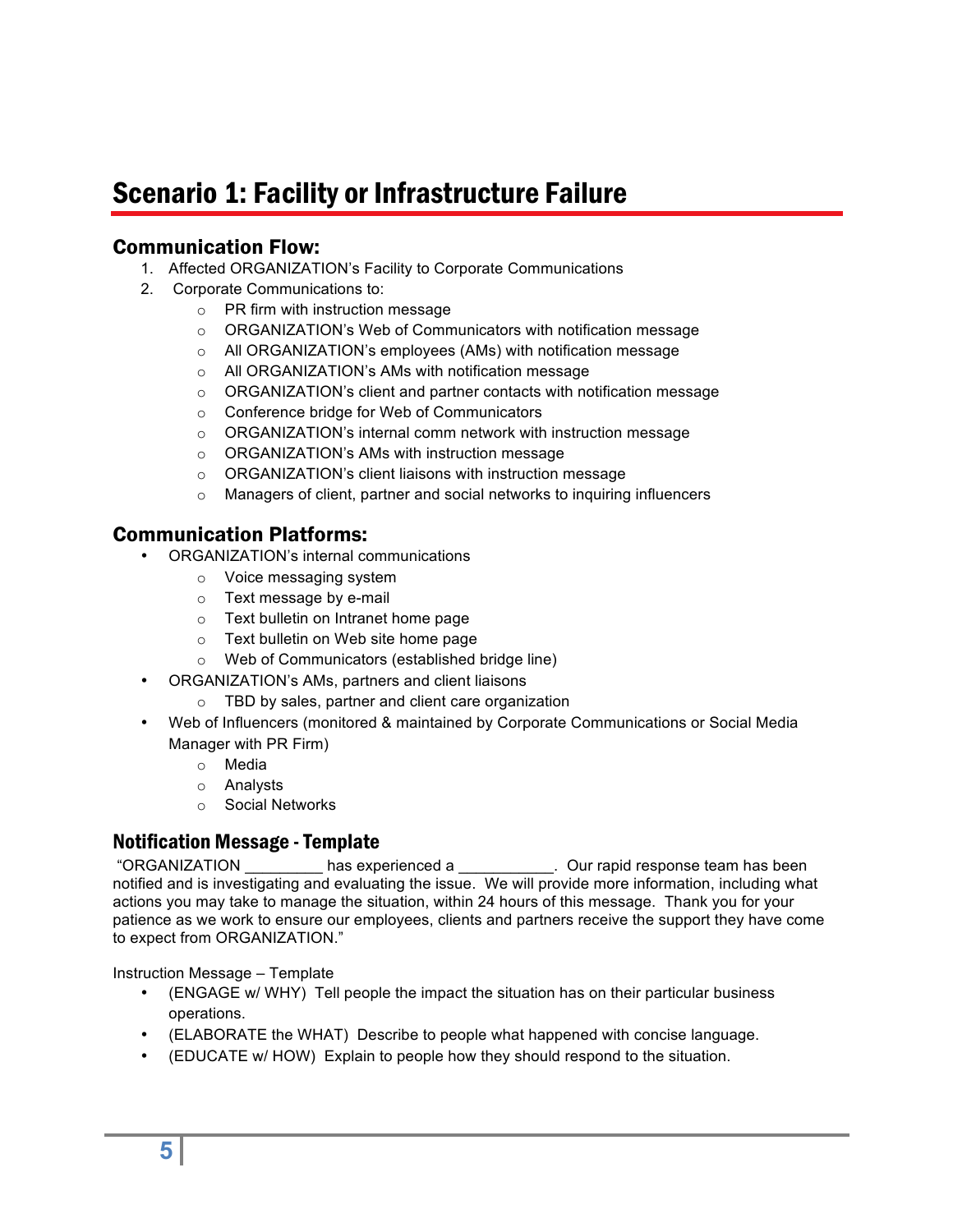# Scenario 2: Product, Service or Business Failure

## Communication Flow:

- 1. Affected ORGANIZATION's Business Unit to Corporate Communications asap *Or* PR firm to
- 2. Corporate Communications to:
	- o PR firm with instruction message
	- o ORGANIZATION's Web of Communicators with notification message
	- o All ORGANIZATION's employees (AMs) with notification message
	- o All ORGANIZATION's AMs with notification message
	- $\circ$  ORGANIZATION's client and partner contacts with notification message
	- o Conference bridge for Web of Communicators
	- o ORGANIZATION's internal comm network with instruction message
	- o ORGANIZATION's AMs with instruction message
	- o ORGANIZATION's client liaisons with instruction message
	- a. Managers of client, partner and social networks to inquiring influencers

#### Communication Platforms:

- ORGANIZATION's Communications Network
	- o Voice messaging system
	- o Text message by e-mail
	- o Text bulletin via Intranet
	- o Text bulletin on Web site
	- o Web of Communicators (established bridge line)
- Client and Partner Communications Network
	- o TBD by sales, client and partner care organizations
- Web of Influencers (monitored & maintained by Corporate Communications or Social Media Manager with PR Firm)
	- o Media
	- o Analysts
	- o Social Networks

#### Notification Message -Template

"ORGANIZATION \_\_\_\_\_\_\_\_\_ has experienced a \_\_\_\_\_\_\_\_\_\_\_. Our rapid response team has been notified and is investigating and evaluating the issue. We will provide more information, including what actions you may take to manage the situation, within 24 hours of this message. Thank you for your patience as we work to ensure our clients and partners receive the high level of performance they have come to expect from ORGANIZATION."

Position Message – Template

- (ENGAGE w/ WHY) Tell people the impact the situation has on their particular business operations.
- (ELABORATE the WHAT) Describe to people what happened with concise language and ORGANIZATION's position on the issue.
- (EDUCATE w/ HOW) Explain to people how they should respond to the situation and what ORGANIZATION is doing in response.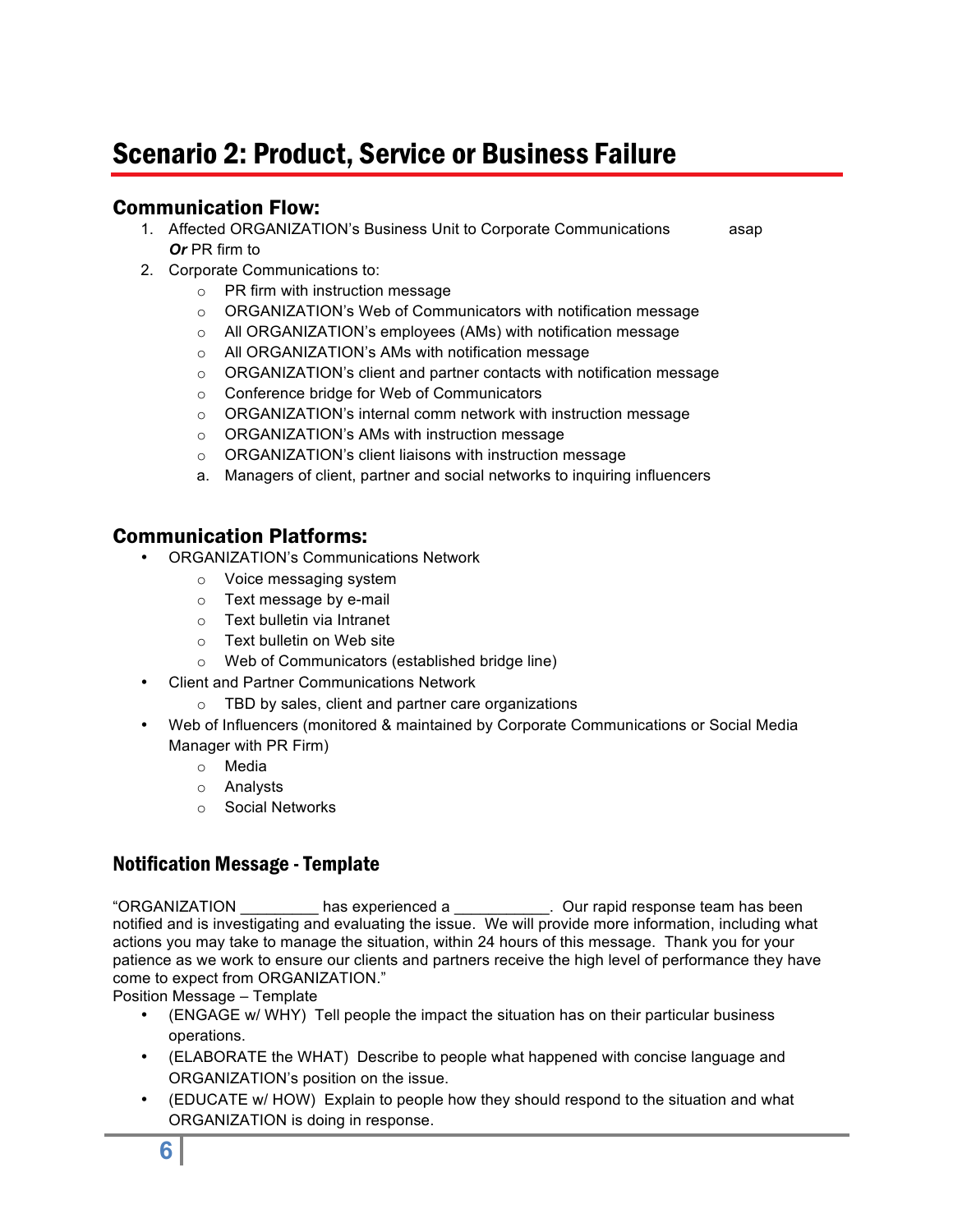## Scenario 3: Negative Publicity that Poses Risk to Business

#### Communication Flow:

| $\bigcap_{n=1}^{\infty}$ $\bigcap_{n=1}^{\infty}$ $\bigcap_{n=1}^{\infty}$ $\bigcap_{n=1}^{\infty}$ $\bigcap_{n=1}^{\infty}$ |      |
|------------------------------------------------------------------------------------------------------------------------------|------|
| <b>Or</b> ORGANIZATION monitor to CorpComm                                                                                   | asap |
| 1. PR firm to Corporate Communications from monitoring Web of Influencers                                                    | asap |

- 2. CorpComm to:
	- o ORGANIZATION's Web of Communicators with notification message
	- o All ORGANIZATION's employees (AMs) with notification message
	- o All ORGANIZATION's AMs with notification message
	- o ORGANIZATION's client and partner contacts with notification message
	- o Conference bridge for Web of Communicators
	- o ORGANIZATION's internal comm network with instruction message
	- o ORGANIZATION's AMs with instruction message
	- o ORGANIZATION's client liaisons with instruction message
	- a. Managers of client, partner and social networks to inquiring influencers asap

#### Communication Platforms:

- ORGANIZATION's Internal Network
	- o Voice messaging system
	- o Text message by e-mail
	- o Text bulletin on Intranet Home Page
	- o Text bulletin on Web site Home Page
	- o Web of Communicators (established bridge line)
- Client and Partner Communications Network
	- o TBD by sales/client and partner care organization
- Web of Influencers (monitored & maintained by Corporate Communications or Social Media Manager with PR Firm)
	- o Media
	- o Analysts
	- o Social Networks

#### Notification Message -Template

"ORGANIZATION \_\_\_\_\_\_\_\_\_ was mentioned in a recent report on TITLE OF REPORT. We were not asked for input to this article, and do not believe the examples shared present an accurate picture of the industry today. We have reached out to the editors of NAME OF PUBLISHER to better understand the source of their findings, and to address any concerns raised in a timely fashion. We will provide details on this issue as soon as we have all of the information on this story and are able to address it.

Position Message – Template

- (ENGAGE w/ WHY) Acknowledge what you are hearing, and that you are working to confirm what is valid, so you can address any customer or public concerns
- Tell people the truth, so they know the complete picture, and know that you are willing to work with any customer who expresses a real concern.